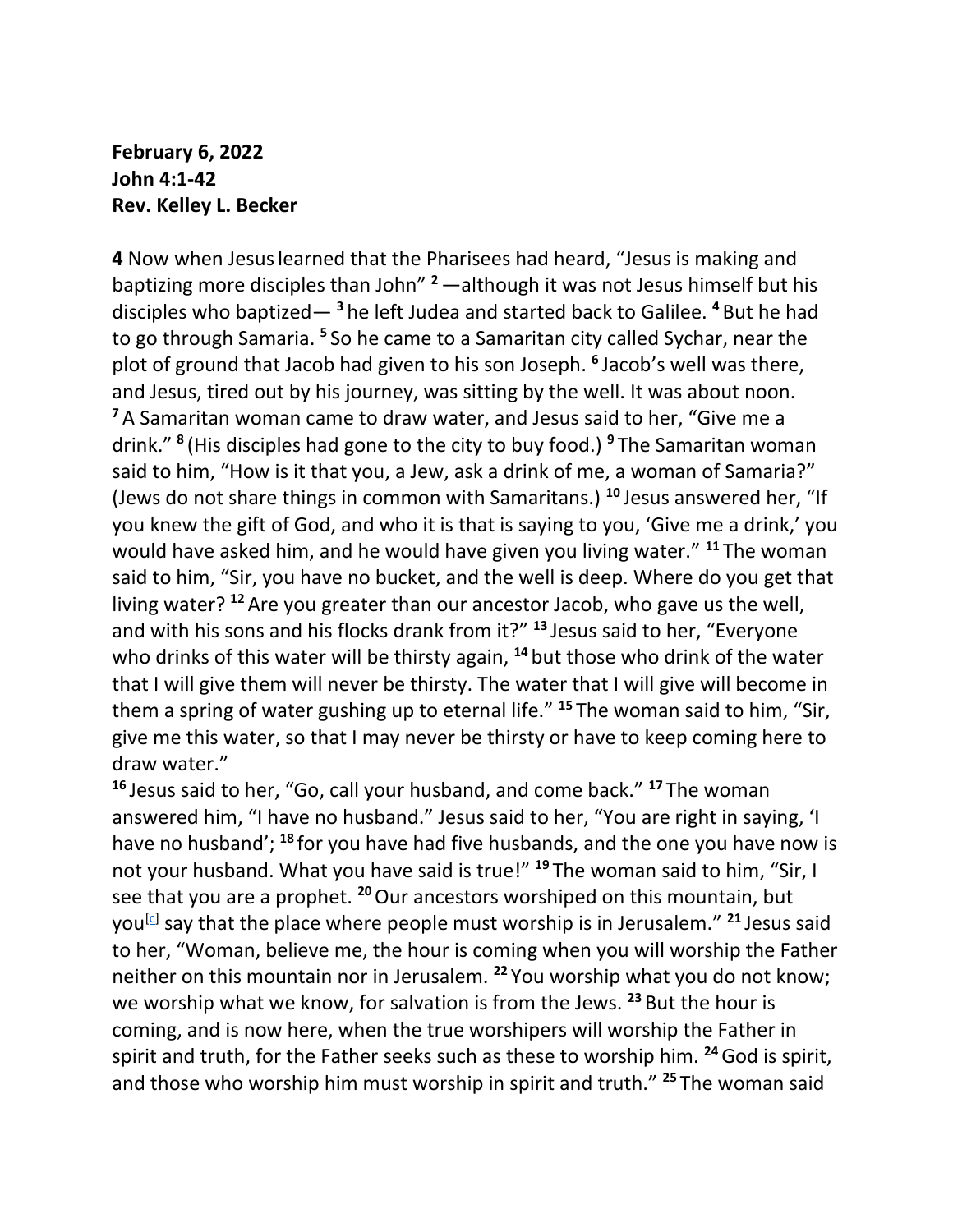to him, "I know that Messiah is coming" (who is called Christ). "When he comes, he will proclaim all things to us." **<sup>26</sup>** Jesus said to her, "I am he, the one who is speaking to you."

**<sup>27</sup>** Just then his disciples came. They were astonished that he was speaking with a woman, but no one said, "What do you want?" or, "Why are you speaking with her?" **<sup>28</sup>** Then the woman left her water jar and went back to the city. She said to the people, **<sup>29</sup>** "Come and see a man who told me everything I have ever done! He cannot be the Messiah, can he?" **<sup>30</sup>** They left the city and were on their way to him.

**<sup>31</sup>** Meanwhile the disciples were urging him, "Rabbi, eat something." **<sup>32</sup>** But he said to them, "I have food to eat that you do not know about." **<sup>33</sup>** So the disciples said to one another, "Surely no one has brought him something to eat?" **<sup>34</sup>** Jesus said to them, "My food is to do the will of him who sent me and to complete his work. **<sup>35</sup>**Do you not say, 'Four months more, then comes the harvest'? But I tell you, look around you, and see how the fields are ripe for harvesting. **<sup>36</sup>** The reaper is already receiving wages and is gathering fruit for eternal life, so that sower and reaper may rejoice together. **<sup>37</sup>** For here the saying holds true, 'One sows and another reaps.' **<sup>38</sup>** I sent you to reap that for which you did not labor. Others have labored, and you have entered into their labor."

**<sup>39</sup>** Many Samaritans from that city believed in him because of the woman's testimony, "He told me everything I have ever done." **<sup>40</sup>** So when the Samaritans came to him, they asked him to stay with them; and he stayed there two days. **<sup>41</sup>** And many more believed because of his word. **<sup>42</sup>** They said to the woman, "It is no longer because of what you said that we believe, for we have heard for ourselves, and we know that this is truly the Savior of the world."

When John and I first learned we were to be grandparents, knowing that our grandchildren would be surrounded by an entire village of people who could not wait to shower them with all the things, we decided we needed a gift-giving plan. We could not allow ourselves to buy them every cool thing that came along and we knew we would be tempted to do just that. So, we decided for birthdays and Christmas we would buy each grandchild:

- 1 thing to wear
- 1 thing to read
- 1 thing to play with
- 1 thing to do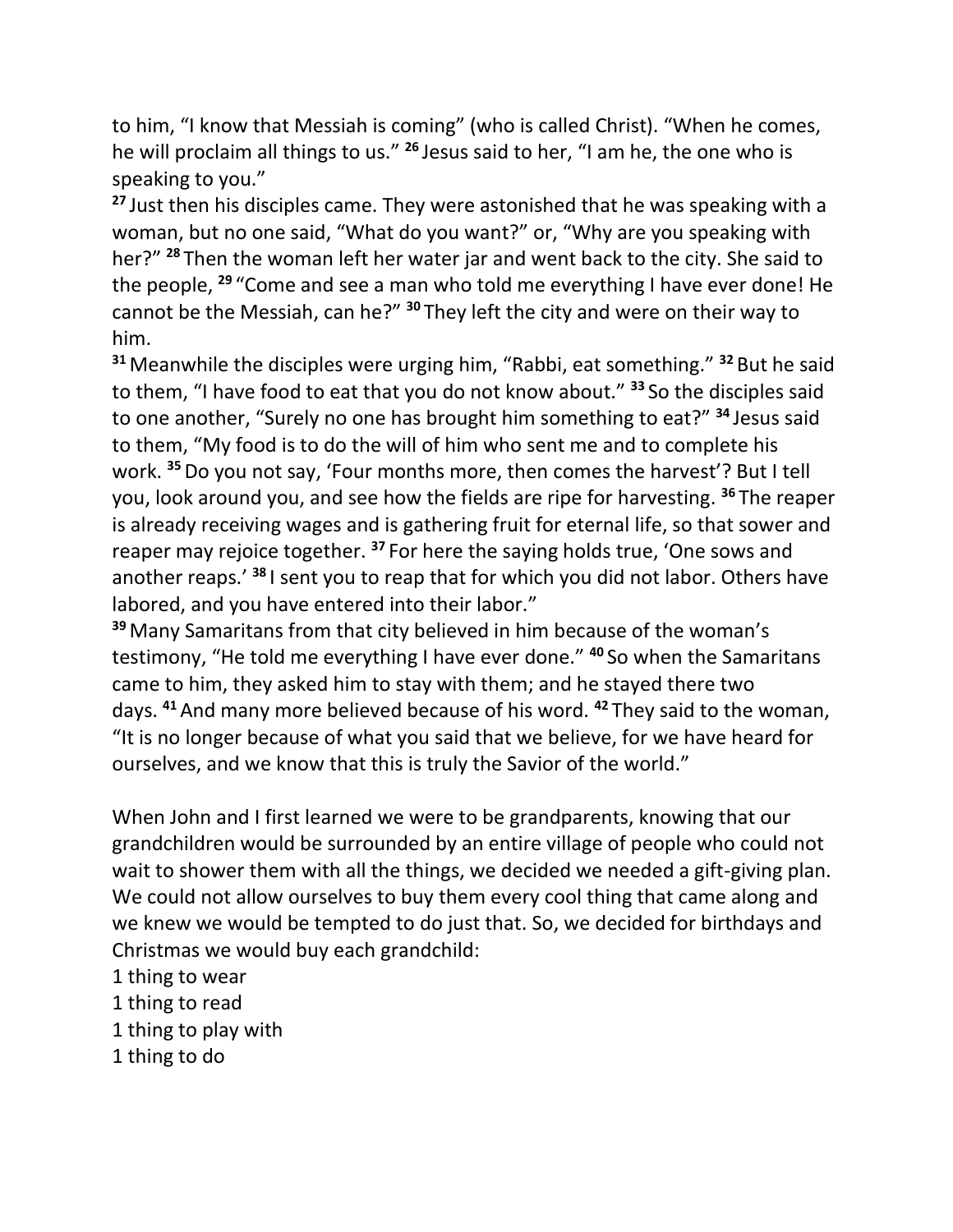This week, as I was putting together the sermon slideshow, I went looking for pictures to go with each of the things on the list. I planned to shamelessly show y'all pictures of our grandsons wearing the cute things, while read the books and played with the toys we had given them. I scrolled through my phone's camera roll that is filled with grandchild pictures and with very few exceptions, all the pictures were of the experiences we gave them, the things to do.

There were so many pictures of trips to the museum, the zoo, ice cream dates, bike rides, swimming, baking, playing games, that I lost track of time as I scrolled through them. I was reminded that the best things in life are not things, not the things to wear or read or play with, they are people and the experiences we have with them.

Today's story tells of the way in which Jesus and a Samaritan woman experienced each other. And I hope it will encourage us to think about the ways in which we experience God in our own lives. You will remember, Jesus had been in Jerusalem. That is where he met Nicodemus whom we talked about a couple weeks ago. He left there to head back to Galilee. The text says, "But he had to go through Samaria." That statement makes it sound like the only way to get back to Galilee was to go through Samaria. That's not true.

In fact, there were two routes from Jerusalem to Samaria that were typically used by the Jewish people and neither of those included going through Samaria. One was along the Mediterranean Sea, the other along the Jordan River. They would have avoided going through Samaria altogether. Why? The rift between the Jews and Samaritans was complex, but it boiled down to a difference in belief about the proper place to worship. The Jews believed it was Jerusalem, the Samaritans believed it was Mount Gerizim. A Jew that encountered a Samaritan was instantly unclean. Samaria would have been the last place a Jew would have expected Jesus to go and the last place they would have imagined God's love to be revealed…the very last place.

Jesus went through Samaria not out of geographical necessity, but theological necessity. Let me explain. Remember in the story of Nicodemus we talked about the familiar verse, John 3:16, "For God so loved the world…" And remember I mentioned that the Greek word we translate for world is the word from which we get "cosmos." The "world" in that text represents all of creation, including the ones who cannot imagine themselves as objects of God's love and the ones whom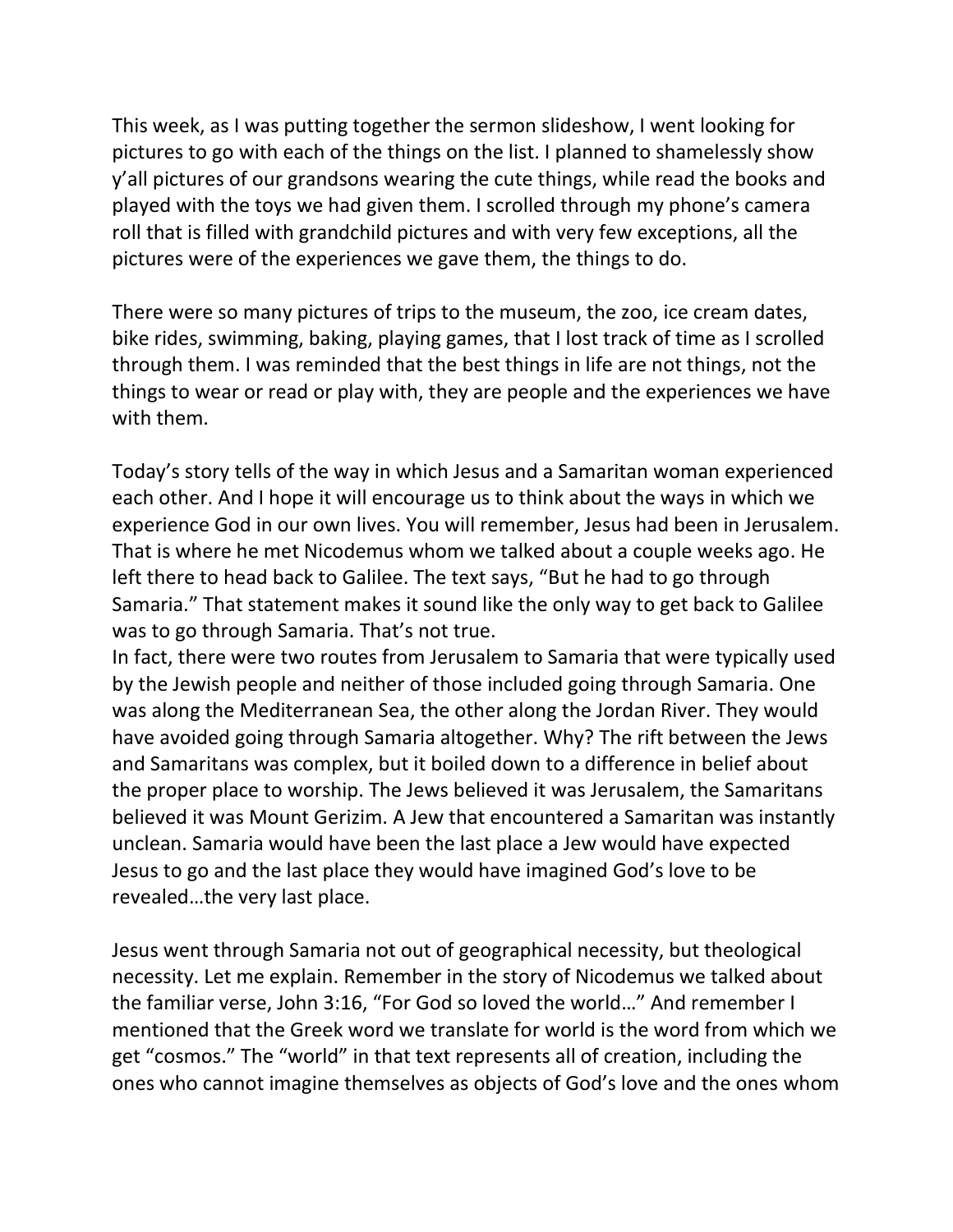we struggle to love. Luther Seminary's Dr. Karoline Lewis says it this way, "The 'world' here also has a sense of 'to the ends of the earth," thus representing the abundance of God's love. God loves even those on the margins, the peripheries, the outer boundaries of the centralized community. This would have been a critical claim for the first hearers of this Gospel, struggling with their own reality of excommunication and the question of whether God's love could still be for them and even reach them in the outskirts of community and identity." $1$  The authors used a woman in Samaria as a symbol of how far God's love and presence really go…everywhere and to everyone.

Jesus met the woman at the well at noon, the lightest and brightest time of day. Many of us, I would guess, learned that the timing of the woman's visit to the well was a statement about her morality. We learned she went to the well to avoid other people because she was embarrassed by her past and by who she was in the present.

And to go right along with that idea, very often, artists depict the Samaritan woman wearing a red garment; red is often used in sacred art to symbolize promiscuity and moral weakness. The reference to the time of day in this text has nothing to do with the woman's life. Instead, it points to the theological theme of light and darkness which is a constant in this Gospel. Darkness represents the realm of unbelief and light represents the realm of belief. Remember the story of Nic @ Night. The fact that the Samaritan meets Jesus at noon suggests her conversation with Jesus will have a different outcome than Nicodemus', which ended with Nic unable to see that God was anything other than what he had been taught. He was unable to have an experience outside of what he understood.

As the conversation unfolded, we see that, like in his conversation with Nicodemus there is a willingness by Jesus to answer the Samaritan woman's questions. There is a give and take between them which begins with the first words from Jesus' mouth, "Give me a drink." It isn't only the woman who comes to the well with a need; Jesus needs something too. From a theological perspective, the two needed each other. Jesus needed her to be a witness his revelation of God in the world and she needed Jesus to invite her into this new identity. This story models the mutual relationship God desires with all of us. God is our Creator, the One who loves us into being and loves us into becoming who we were created to be. We certainly need God for that. And God needs us as

<sup>&</sup>lt;sup>1</sup> Lewis, Karoline, Fortress Biblical Preaching Commentaries: John, Fortress Press: Minneapolis, 54.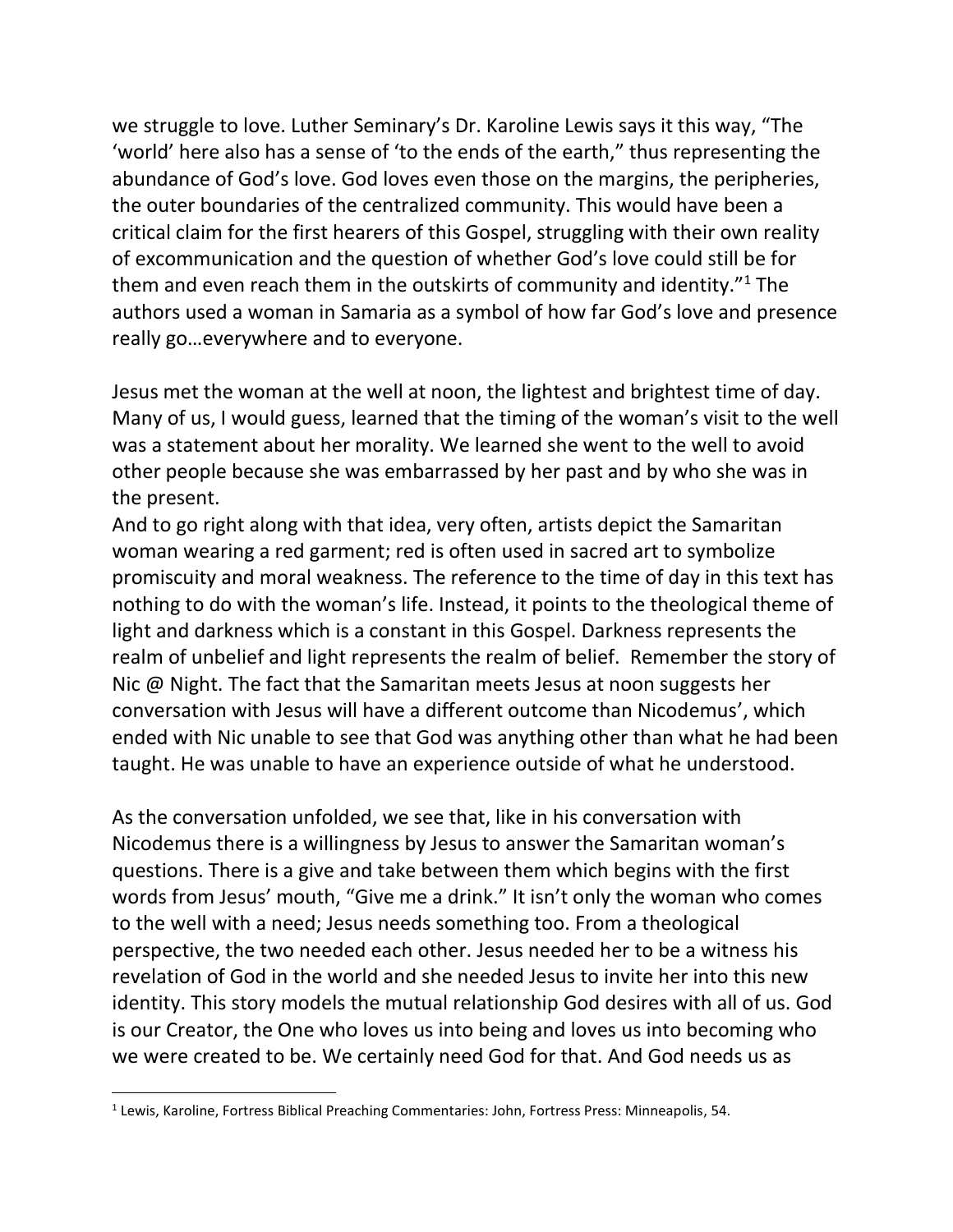God's representatives on earth. Our job is to be the caretakers of all of creation: the earth, the creatures with whom we share the earth, and each other. We need God and God needs us.

During their conversation, Jesus told the woman to call her husband and come back. She responded, "I have no husband." Jesus said, "You are right in saying, 'I have no husband'; for you have had five husbands, and the one you have now is not your husband. What you have said is true!" Last week, during the Taizé service, you were invited to reflect on the sound of Jesus' voice. I wonder how you imagine his tone of voice at this point in the conversation.

I've read this text in a variety of settings with adults and teenagers. Almost always the person reading out loud uses a very stern voice when they read Jesus' words here. "You are right in saying, 'I have no husband'; for you have had five husbands, and the one you have now is not your husband…" Many of us imagine Jesus scolding the woman in this moment. This morning as I was reading the text again, I had a memory of hearing this story read as a young person and thinking it was weird that Jesus was so mean to her. It was weird because that's not the best reading of this text and here is why. In that time and place, women had little control over their own lives. The woman's five husbands had either died or they had divorced her. When a divorce happened, it was not the woman's choice; it was the man's. And very often, the reason for the divorce was the woman's inability to bear a child…also not her choice or her fault. It is likely the man she was living with was her last husband's brother, who was obligated to care for his dead brother's wife. You can read about that practice in Deuteronomy 25:5-10.

In light of that, I imagine Jesus' voice as the voice of a compassionate pastor, who didn't use the truth about the woman's life as a weapon, but as a balm for healing. The Samaritan woman had not had an easy life. Five husbands…each death or divorce a threat to her security, chipping away at her sense of worth. And the truth was, God so loved her. Let's compare her, for a moment, to Nicodemus.

Nicodemus was a man, the Samaritan, a woman. We know Nicodemus' name. The Samaritan woman is unnamed. He was a religious leader. She was a religious outsider. Nic met Jesus at night. The woman met him at noon.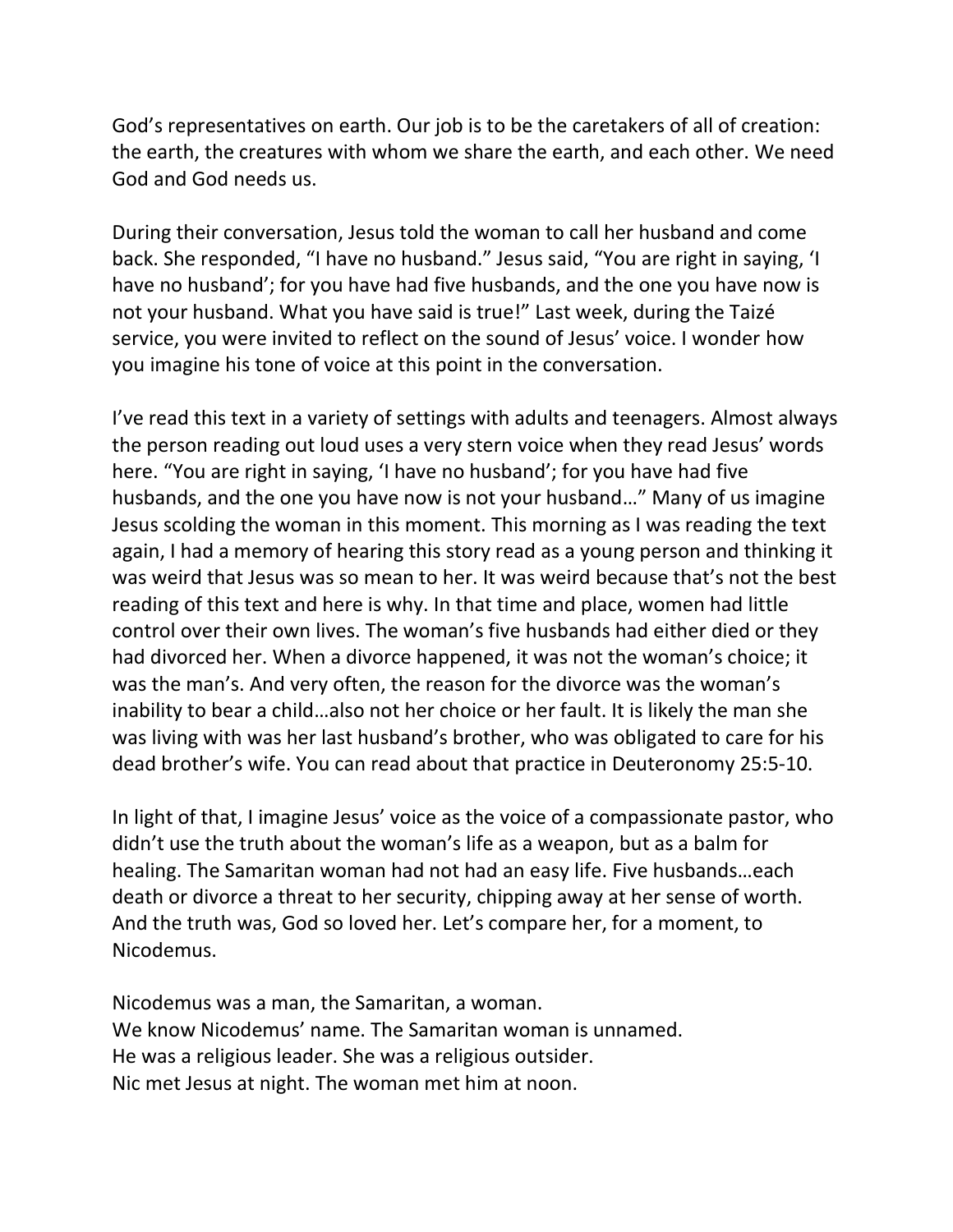Nicodemus' encounter with Jesus happened in Jerusalem during the Passover Festival, while the Samaritan woman's encounter with Jesus took place in Samaria.

And here is the big one:

While both encounters began with misunderstanding and a lot of questions, Nicodemus remained in the metaphorical darkness and the woman stepped into the light of relationship and discipleship.

The comparison slide helps us see why these two stories were placed side by side in the Gospel of John. They have a message for us about the world "God so loves." It is a world where people who have been marginalized and kept on the outside are brought into relationship and given a new identity and reminded that they have a place and a purpose. They are reminded of God's preference always toward "the least of these." This is all so very hard for us to understand amid a culture that places high value on the things…money, expensive toys and degrees that are out of reach for so many people. God, though, places high value on people and especially the ones the world says don't matter. And I think this is good news for all of us because I think there are times when each one of us feels like we don't matter.

When we are very young and when we are very old.

When we have tried our best and nobody notices.

When we have done all the work in the background and someone else gets the "thank you."

When our opinion is in the minority or when we are the lone voice.

At all these times and all the other ones…you matter to God. That is really hard to understand, even for the ones who spend our lives studying God.

Here's what I was reminded of this week though. We aren't supposed to understand God. That may come as a shock to many of us who are most comfortable thinking and crunching the data. We are not supposed to understand God. We are supposed to experience God and that's what tripped Nicodemus up. He couldn't allow himself to have the experience. For him, God could be nothing other than law and tradition. He understood God, but was unable to experience God, to imagine that there was something new waiting to be born in him and through him. The Samaritan woman allowed herself to have the experience and, even though it was confusing and weird, she was willing to go with it, to bear witness to the new thing God was doing in her. She would tell other people, and